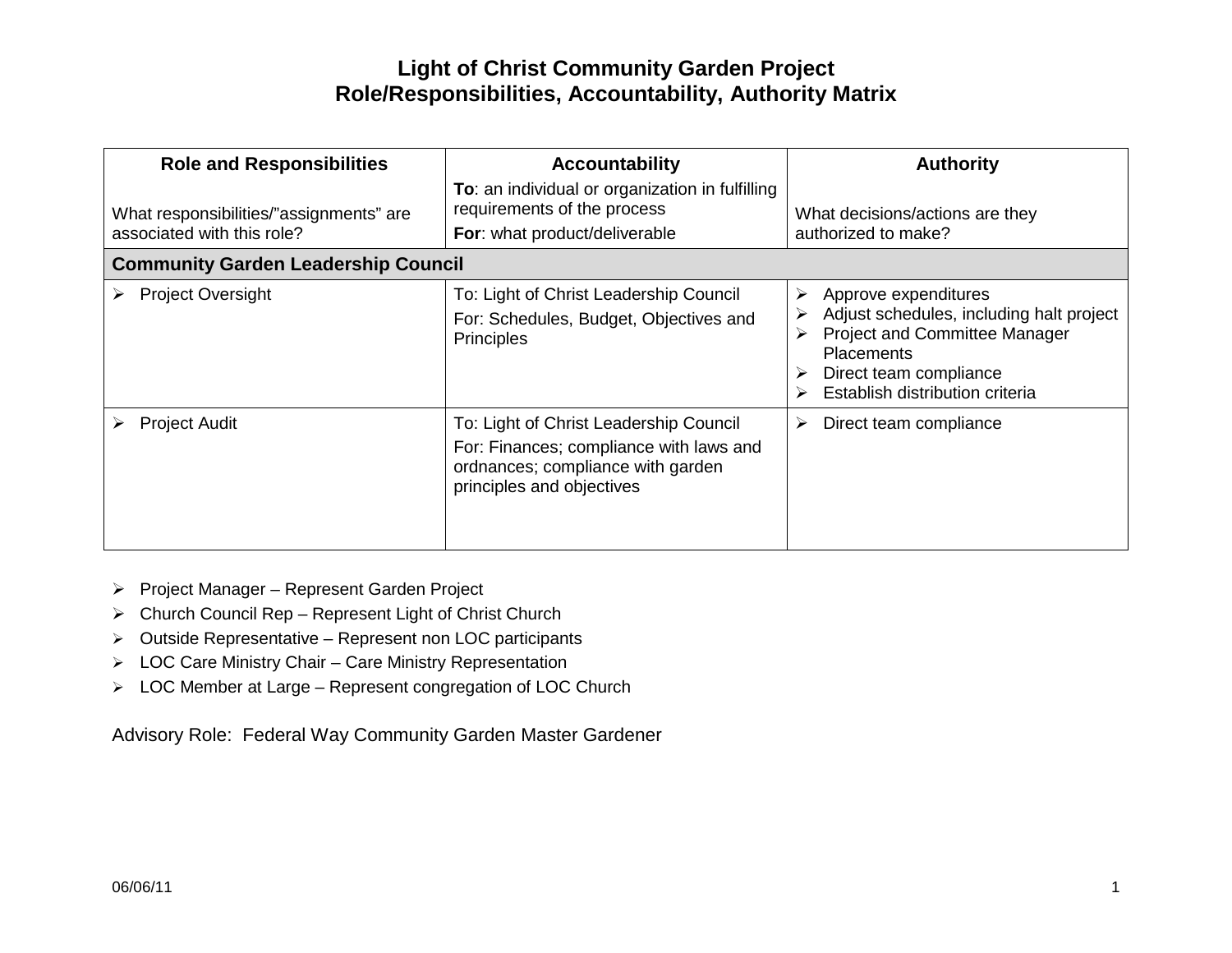| <b>Role and Responsibilities</b>        | <b>Accountability</b>                                                                                                             | <b>Authority</b>                                                                                       |
|-----------------------------------------|-----------------------------------------------------------------------------------------------------------------------------------|--------------------------------------------------------------------------------------------------------|
| What responsibilities/"assignments" are | To: an individual or organization in fulfilling<br>requirements of the process                                                    | What decisions/actions are they                                                                        |
| associated with this role?              | For: what product/deliverable                                                                                                     | authorized to make?                                                                                    |
| <b>Project Manager - Jim Cox</b>        |                                                                                                                                   |                                                                                                        |
| <b>Project Status</b>                   | To: Community Garden Leadership<br>Council                                                                                        | Regular reports                                                                                        |
|                                         | For: Progress of the LOC Garden Project,<br>audit and compliance, issues, challenges<br>and opportunities                         |                                                                                                        |
| Leadership                              | <b>Team Leaders</b><br>T∩∵<br>For: Project coordination, oversight,<br>maintaining progress, and problem /<br>conflict resolution | Authority to assign resources<br>Facilitate communications<br>Continuing oversight after initial build |
| Scheduling                              | To: Team Leaders<br>For: Task relationships and<br>dependencies, project changes,<br>challenges and opportunities                 | Modify and reassign tasks<br>Modify schedules<br>Re-assign resources                                   |
| <b>Principles and Objectives</b>        | To: Team Leaders<br>For: Assure compliance                                                                                        | Redirect as appropriate<br>➤                                                                           |

> Jim Cox, Appointed April 12 but LOC Leadership Council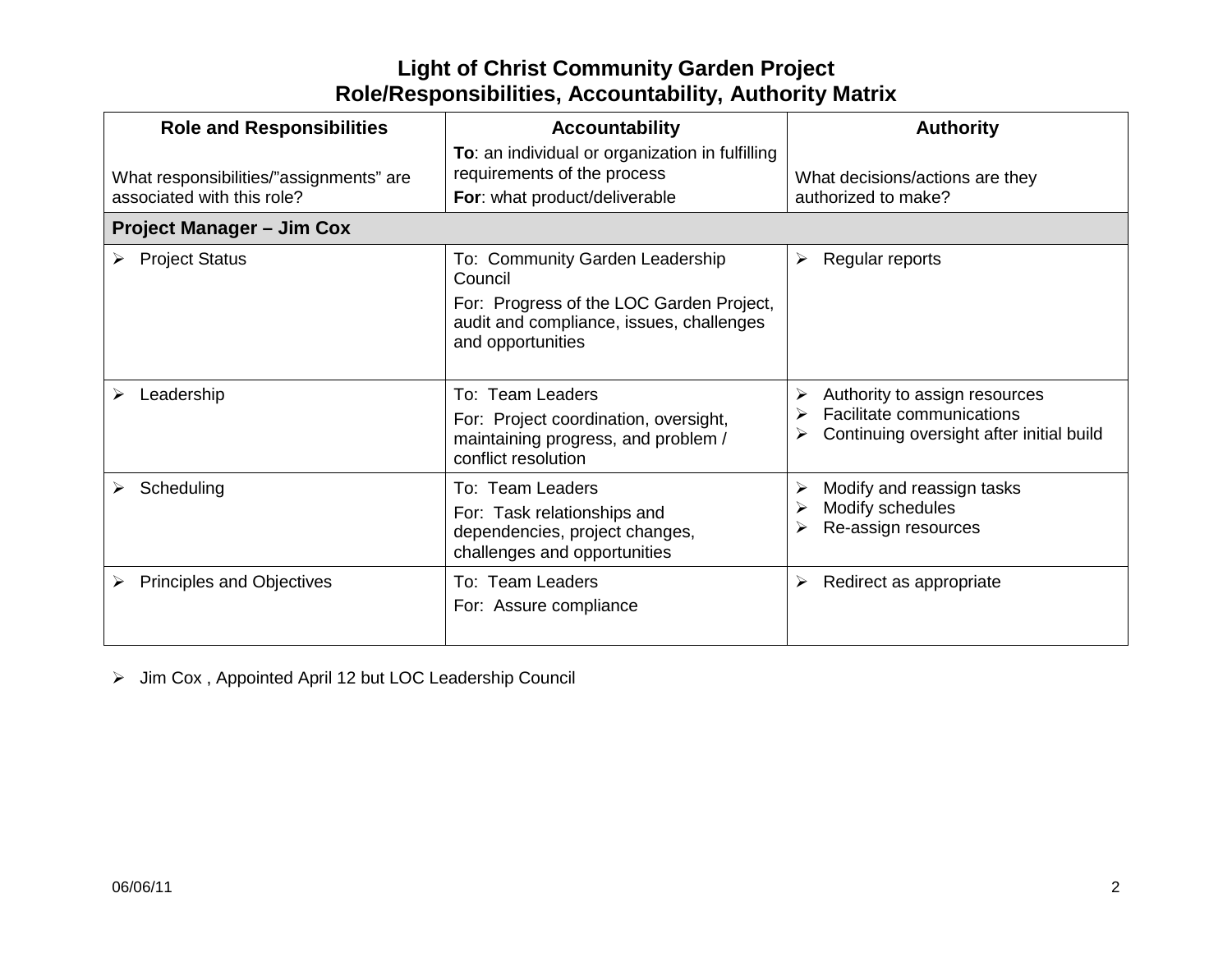| Role and Responsibilities                                             | Accountability<br>To: an individual or organization in fulfilling<br>requirements of the process                  | Authority                                                                                                                     |
|-----------------------------------------------------------------------|-------------------------------------------------------------------------------------------------------------------|-------------------------------------------------------------------------------------------------------------------------------|
| What responsibilities/"assignments" are<br>associated with this role? | For: what product/deliverable                                                                                     | What decisions/actions are they<br>authorized to make?                                                                        |
| <b>Team Leader</b>                                                    |                                                                                                                   |                                                                                                                               |
| <b>Team Oversight</b><br>➤                                            | To: Team Members<br>For: Task direction and scheduling,<br>resource management, problem<br>resolution             | Human resource management, assign<br>➤<br>and reassign as appropriate<br>Management of individual team tasks                  |
| <b>Status Report</b><br>➤                                             | To: Project Manager<br>For: Maintain task schedules, project<br>objectives and principles, resource<br>management | Regular report<br>➤                                                                                                           |
| Planning                                                              | To: Project Manager<br>For: Preparing project plan<br>To: Architect<br>For: Garden design                         | Indentifying tasks, durations,<br>➤<br>relationship and dependencies<br>Comment on design viability,<br>practicality and cost |

- $\triangleright$  Construction and Maintenance –
- $\triangleright$  Planting, Harvest and Distribution –
- Volunteer Coordination and Recognition –
- ▶ Communications Donna Cox (acting)
- $\triangleright$  Donations and Funding Don Dennis (acting)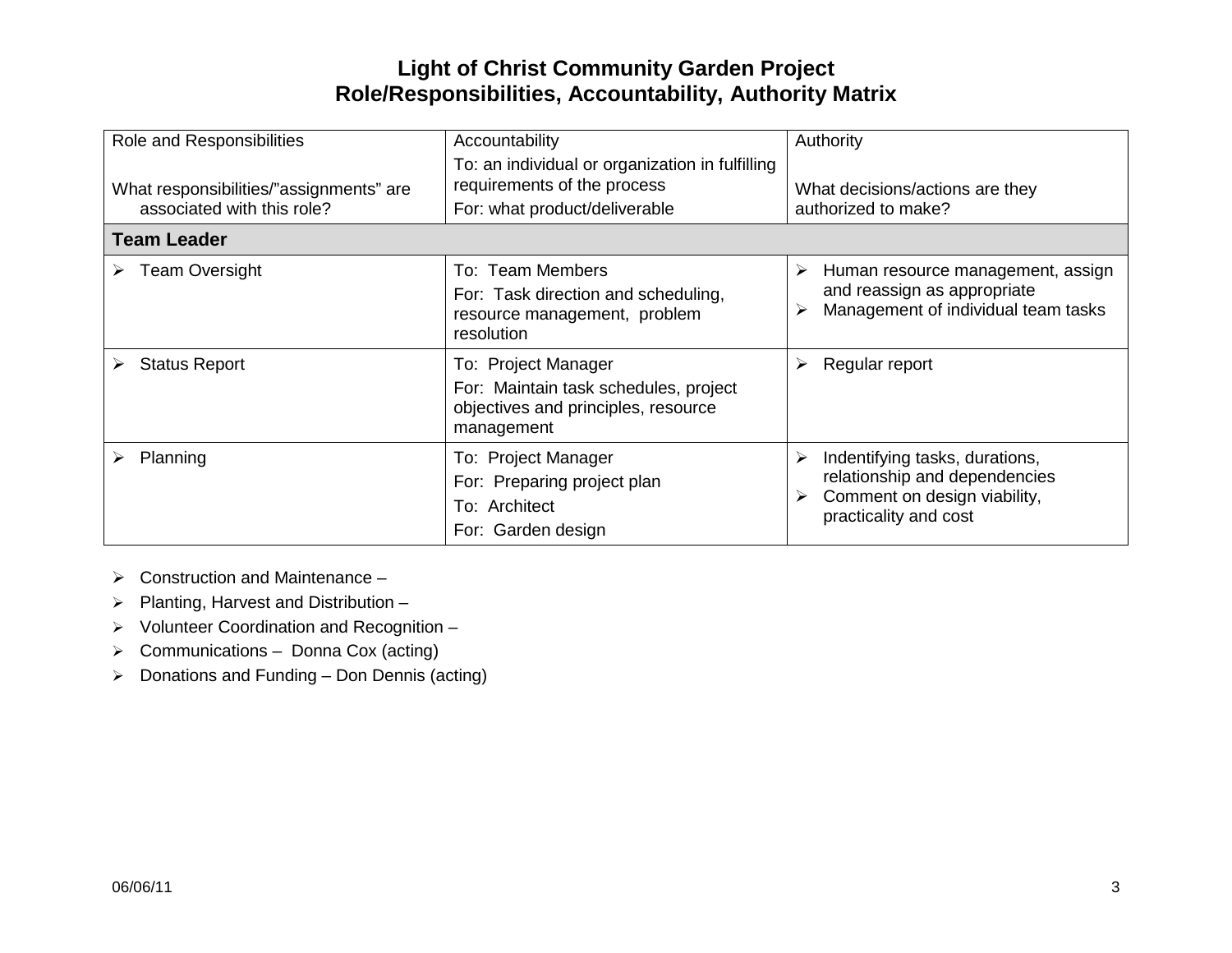| Role and Responsibilities<br>What responsibilities/"assignments" are<br>associated with this role? | Accountability<br>To: an individual or organization in fulfilling<br>requirements of the process<br>For: what product/deliverable                                                                                                                                                                                                          | Authority<br>What decisions/actions are they<br>authorized to make?                                                                                                                                                            |
|----------------------------------------------------------------------------------------------------|--------------------------------------------------------------------------------------------------------------------------------------------------------------------------------------------------------------------------------------------------------------------------------------------------------------------------------------------|--------------------------------------------------------------------------------------------------------------------------------------------------------------------------------------------------------------------------------|
| Architect - Tim Werfleman                                                                          |                                                                                                                                                                                                                                                                                                                                            |                                                                                                                                                                                                                                |
| Design and Layout                                                                                  | To: Project Manager<br>For: Detail design, material estimates,<br>proposed project tasks and schedules.<br>To: Project Manager<br>For: Compliance with local ordinances<br>and permits<br>To: Federal Way Community Garden<br><b>Master Gardner</b><br>For: Final Design in compliance with<br><b>Federal Way Community Garden Project</b> | Detail design of LOC Community<br>$\blacktriangleright$<br>Garden<br>Communications with city offices<br>➤<br><b>Proposed Bill of Materials</b><br>Compile gross list of build tasks,<br>including relationships, dependencies |
| <b>Consultation and Oversight</b><br>➤                                                             | To: Construction and Maintenance<br>For: Oversight of garden build assuring<br>fidelity to design, compliance with<br>regulations                                                                                                                                                                                                          | <b>Counsel Construction and</b><br>$\blacktriangleright$<br>Maintenance Team Leader                                                                                                                                            |
| <b>Status Report</b>                                                                               | To: Project Manager<br>For: Maintain task schedules, project<br>objectives and principles, resource<br>management                                                                                                                                                                                                                          | Regular report<br>➤                                                                                                                                                                                                            |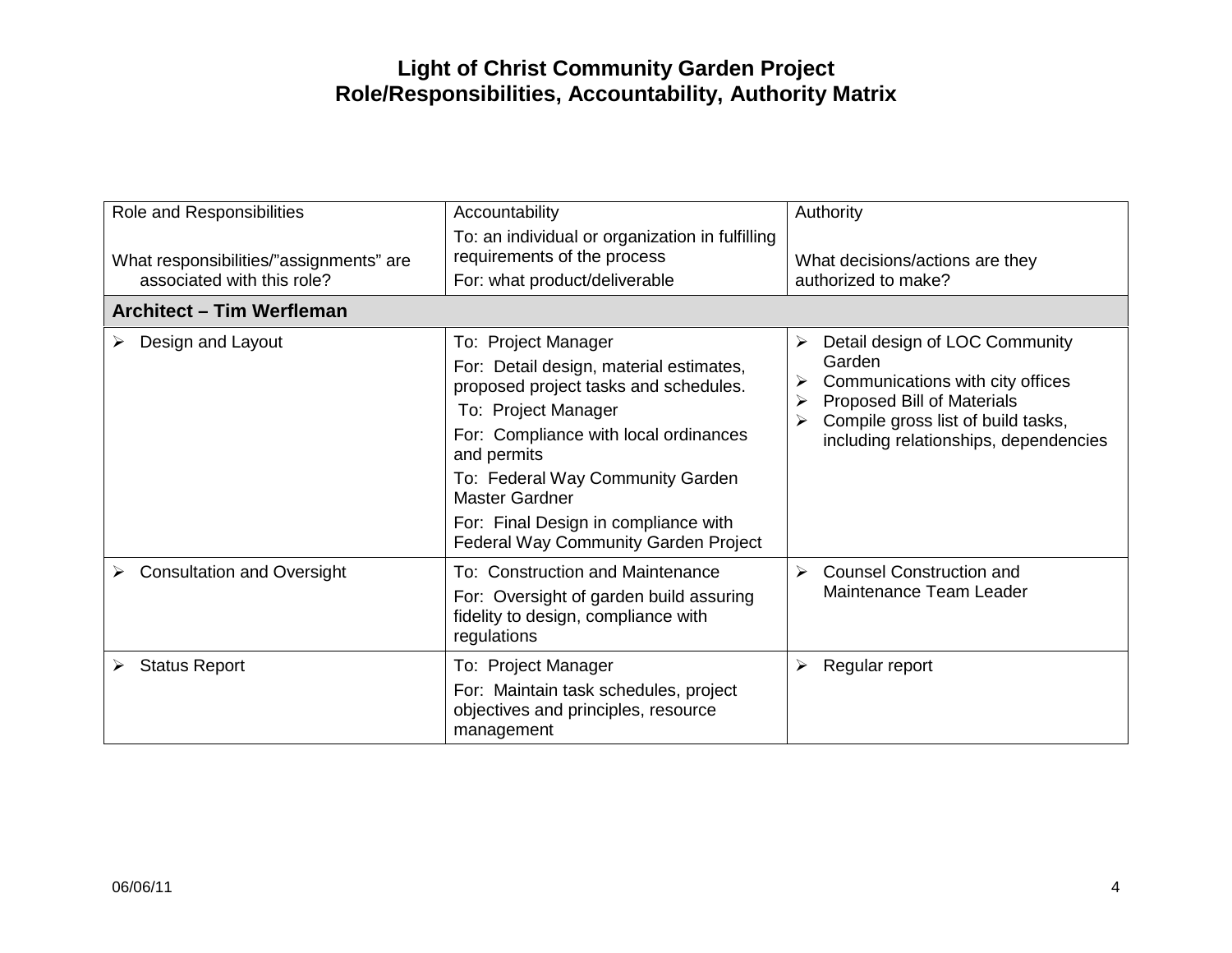| Role and Responsibilities                                             | Accountability                                                                                                    | Authority                                                                                                           |
|-----------------------------------------------------------------------|-------------------------------------------------------------------------------------------------------------------|---------------------------------------------------------------------------------------------------------------------|
| What responsibilities/"assignments" are<br>associated with this role? | To: an individual or organization in fulfilling<br>requirements of the process<br>For: what product/deliverable   | What decisions/actions are they<br>authorized to make?                                                              |
| <b>Head Gardner</b>                                                   |                                                                                                                   |                                                                                                                     |
| Garden Design                                                         | To: Architect<br>For: Bed design, general garden layout<br>and maintenance                                        | <b>Counsel to Garden Architect</b><br><b>Coordinate with FW Master Gardner</b><br>Final garden design approval<br>➤ |
| Planting<br>➤                                                         | To: Construction and Maintenance Team<br>For: Instructions on what, where, when &<br>how to plant                 | Counsel and oversight of planting<br>➤<br>Coordinate with FW Master Gardner                                         |
| Maintenance                                                           | To: Construction and Maintenance Team<br>For: Garden water, fertilizer, pruning,<br>compost and winter care       | Counsel and oversight of garden<br>➤<br>maintenance<br>Coordinate with FW Master Gardner                            |
| Harvest<br>➤                                                          | To: Harvesting and Distribution Team<br>For: Proper harvesting methods and<br>schedules                           | Instruction on how to determine<br>➤<br>ripeness, harvest<br><b>Coordinate with FW Master Gardner</b>               |
| <b>Status Report</b><br>➤                                             | To: Project Manager<br>For: Maintain task schedules, project<br>objectives and principles, resource<br>management | Regular report<br>➤                                                                                                 |
| ≻                                                                     | To:<br>For:<br>To:<br>For:                                                                                        |                                                                                                                     |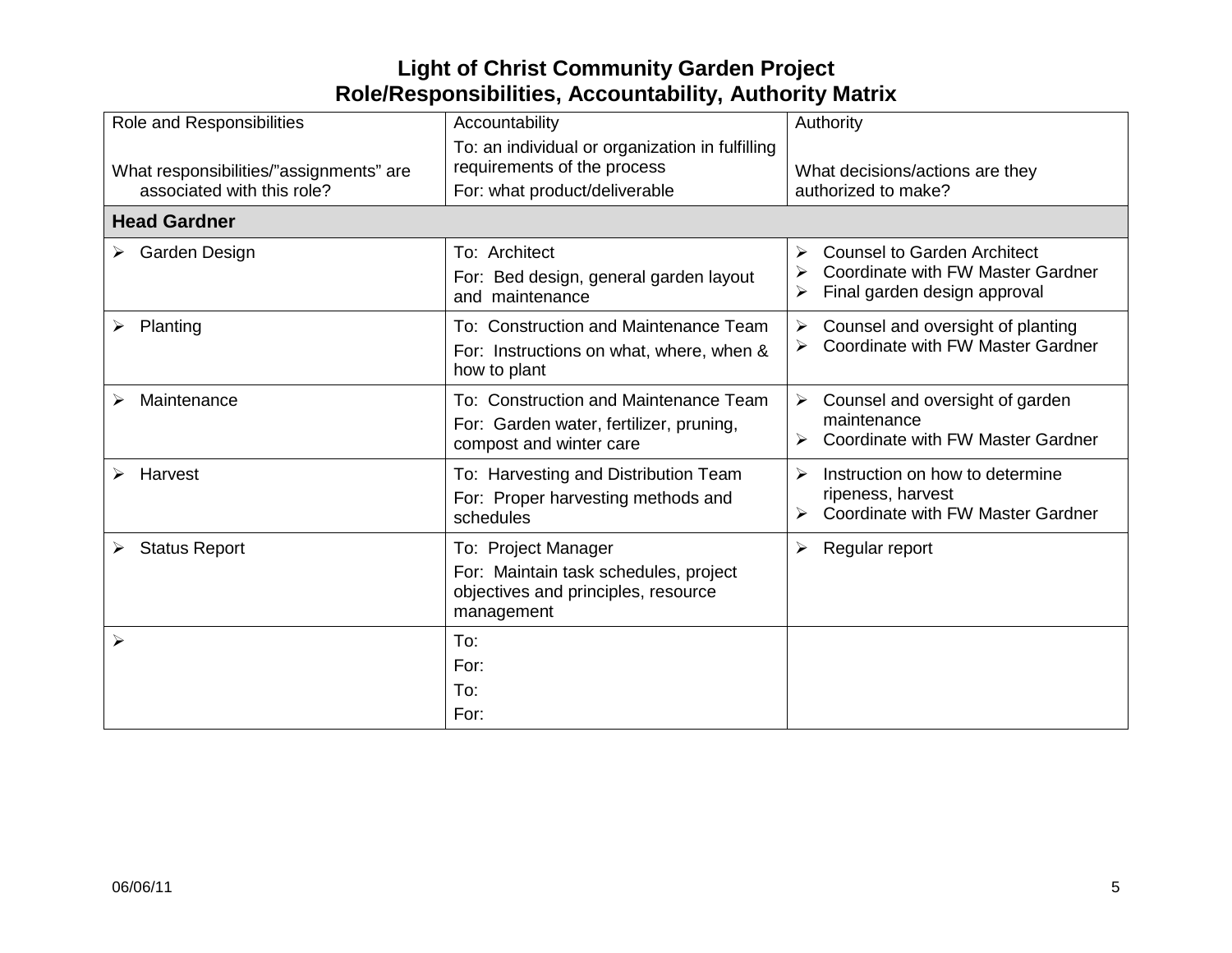| Role and Responsibilities<br>What responsibilities/"assignments" are<br>associated with this role? | Accountability<br>To: an individual or organization in fulfilling<br>requirements of the process<br>For: what product/deliverable | Authority<br>What decisions/actions are they<br>authorized to make?                                                                                                                                  |
|----------------------------------------------------------------------------------------------------|-----------------------------------------------------------------------------------------------------------------------------------|------------------------------------------------------------------------------------------------------------------------------------------------------------------------------------------------------|
| <b>Construction &amp; Maintain Team</b>                                                            |                                                                                                                                   |                                                                                                                                                                                                      |
| General construction                                                                               | To: Architect<br>For: Follow design plans<br>To: Project Manager<br>For: Schedules                                                | Supervise vendor activities<br>➤<br>Establish work parties and schedules<br>Prepare material purchase requests                                                                                       |
| Maintenance of property, irrigation,<br>➤<br>beds and buildings                                    | To: Project Manager<br>For: General repairs<br>To: Head Gardner<br>For: General repairs, seasonal<br>preparations                 | Establish work parties and schedules<br>Prepare material purchase requests<br>Make repairs as needed<br>Prepare property for various seasons<br>Keep garden areas clean and orderly<br>Security<br>➤ |
|                                                                                                    | To:<br>For:<br>To:<br>For:                                                                                                        |                                                                                                                                                                                                      |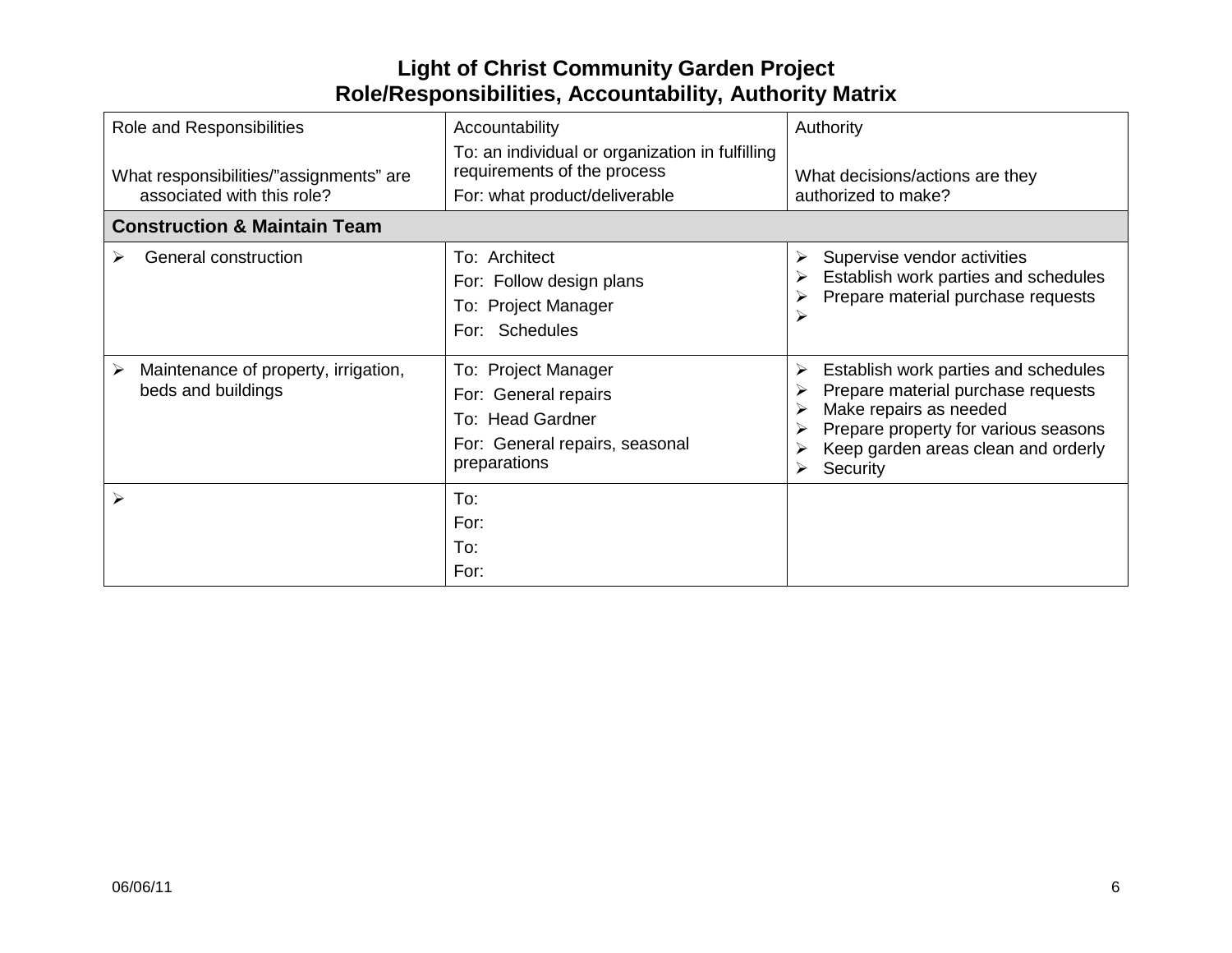| Role and Responsibilities<br>What responsibilities/"assignments" are<br>associated with this role? | Accountability<br>To: an individual or organization in fulfilling<br>requirements of the process<br>For: what product/deliverable | Authority<br>What decisions/actions are they<br>authorized to make?                                                                      |
|----------------------------------------------------------------------------------------------------|-----------------------------------------------------------------------------------------------------------------------------------|------------------------------------------------------------------------------------------------------------------------------------------|
| <b>Planting, Harvest &amp; Distribution Team</b>                                                   |                                                                                                                                   |                                                                                                                                          |
| Planting<br>➤                                                                                      | To: Head Gardener<br>For: Follow directions for planting                                                                          | Prepare seedlings<br>➤<br>Preparing soil for spring planting<br>Plant<br>⋗                                                               |
| <b>Bed Maintenance</b><br>➤                                                                        | To: Head Gardner<br>For: Weeding of flower and plant beds<br>pruning and fertilization                                            | Remove unwanted plants<br>➤<br>Prune<br>➤<br>Fertilize<br>➤                                                                              |
| Harvest                                                                                            | <b>To: Head Gardener</b><br>For: Follow directions for harvesting                                                                 | Collect produce, prepare for<br>➤<br>distribution<br>Prepare for follow on plantings as<br>appropriate<br>Prepare beds for winter fallow |
| <b>Distribution</b>                                                                                | To: Project Manager<br>For: Distribute food                                                                                       | Identify individual recipients,<br>➤<br>organizations and groups<br>Establish schedules and transport<br><b>Record activities</b>        |
| ➤                                                                                                  | To:<br>For:<br>To:<br>For:                                                                                                        |                                                                                                                                          |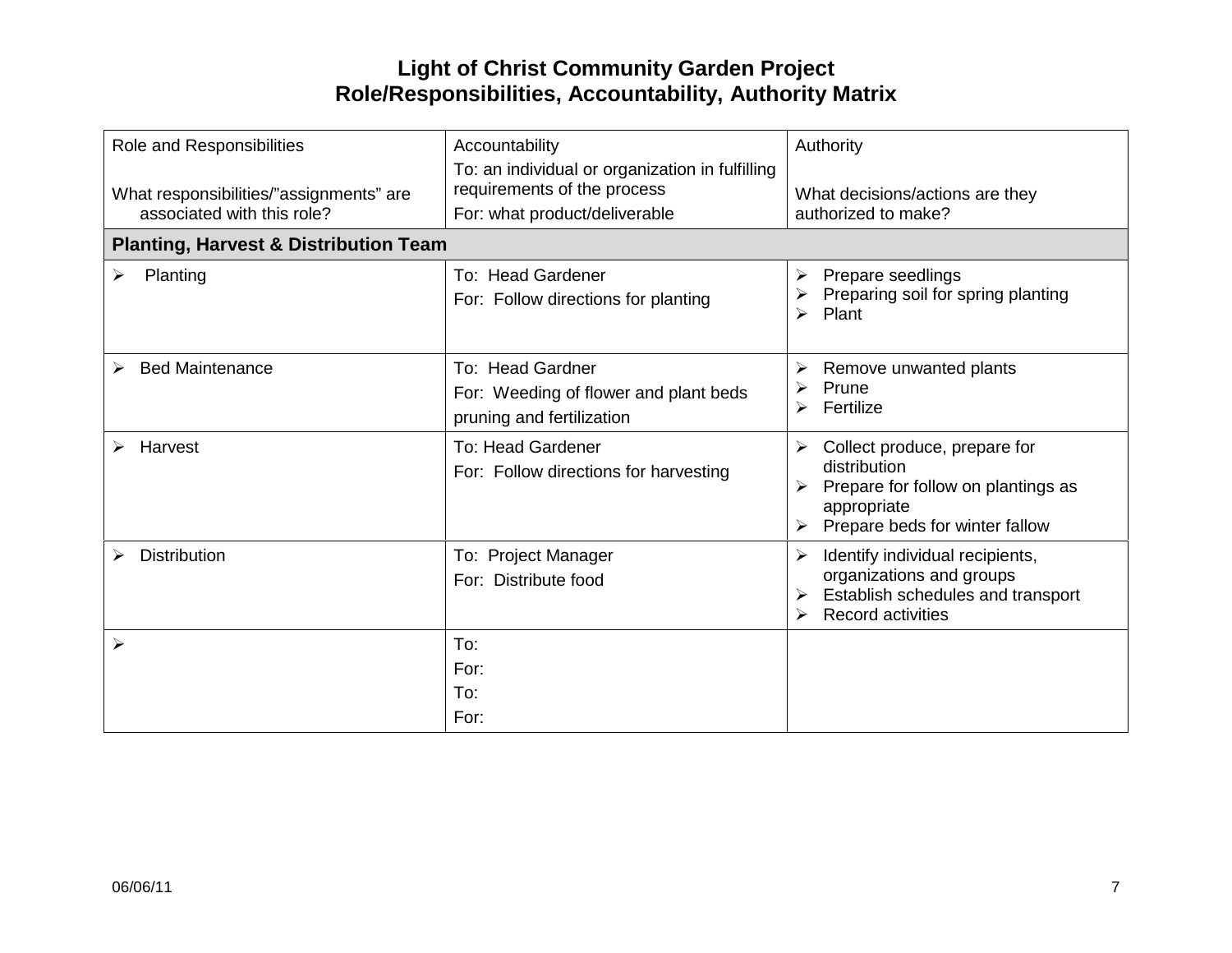| Role and Responsibilities<br>What responsibilities/"assignments" are<br>associated with this role? | Accountability<br>To: an individual or organization in fulfilling<br>requirements of the process<br>For: what product/deliverable | Authority<br>What decisions/actions are they<br>authorized to make?                                                                                                                          |
|----------------------------------------------------------------------------------------------------|-----------------------------------------------------------------------------------------------------------------------------------|----------------------------------------------------------------------------------------------------------------------------------------------------------------------------------------------|
| <b>Volunteer Coordination and Recognition</b>                                                      |                                                                                                                                   |                                                                                                                                                                                              |
| <b>Volunteers</b>                                                                                  | To: Team Leaders<br>For: Provide workers for garden                                                                               | Coordinate volunteer activities with<br>➤<br>church, business and social groups<br>Organize and schedule work details<br>Coordinate special work parties<br>Record groups, persons and hours |
| Recognition                                                                                        | To: Project Manager<br>For: Provide positive volunteer experience                                                                 | Prepare individual recognitions<br>➤<br>Publish report of volunteer<br>achievements<br>Organize volunteer events for synergy,<br>fellowship, recreation and recognition                      |
|                                                                                                    | To:<br>For:<br>To:<br>For:                                                                                                        |                                                                                                                                                                                              |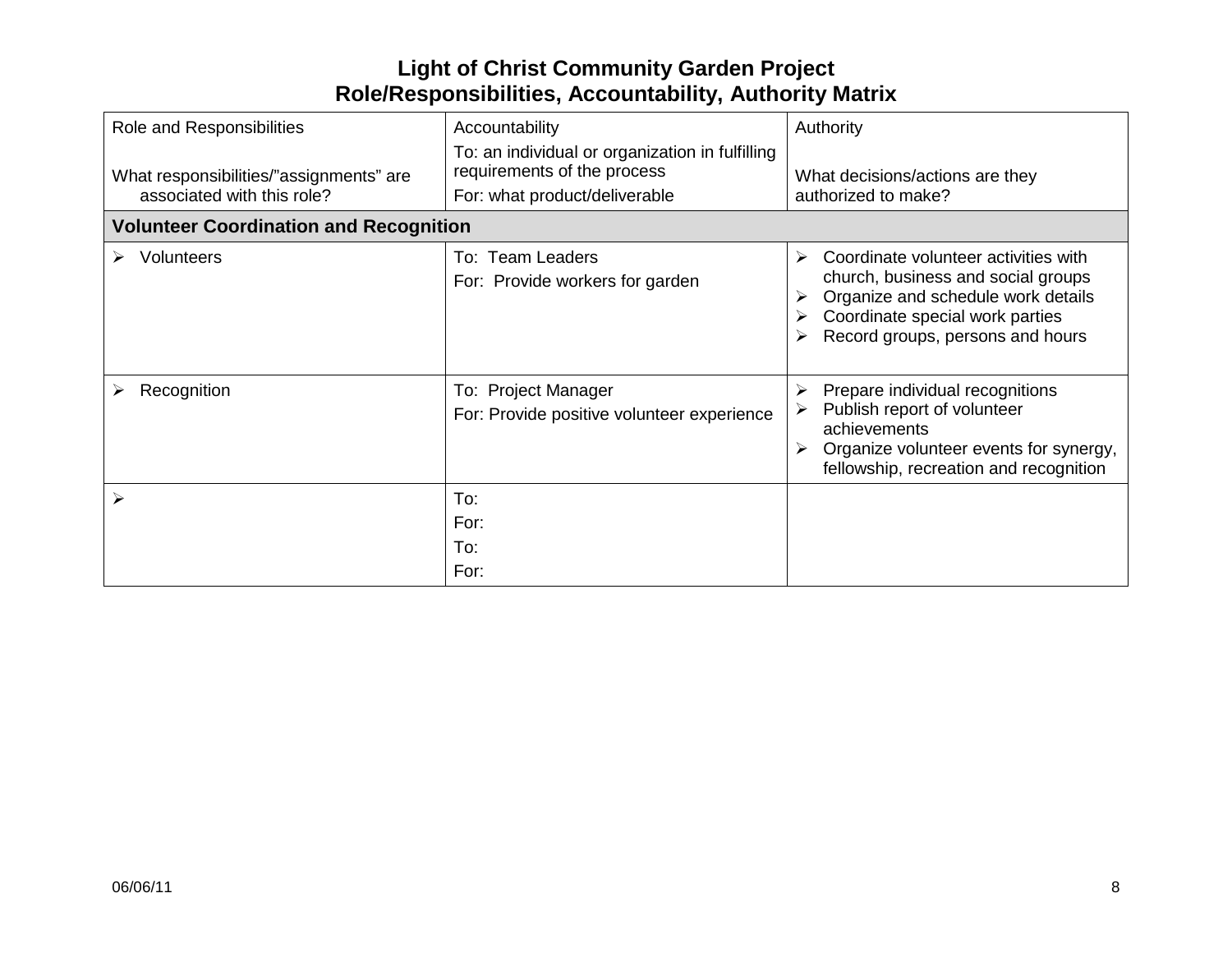| Role and Responsibilities<br>What responsibilities/"assignments" are<br>associated with this role? | Accountability<br>To: an individual or organization in fulfilling<br>requirements of the process<br>For: what product/deliverable                                                        | Authority<br>What decisions/actions are they<br>authorized to make?                                                                  |
|----------------------------------------------------------------------------------------------------|------------------------------------------------------------------------------------------------------------------------------------------------------------------------------------------|--------------------------------------------------------------------------------------------------------------------------------------|
| <b>Communications</b>                                                                              |                                                                                                                                                                                          |                                                                                                                                      |
| Identify community                                                                                 | To: Project Manager<br>For: Community involvement<br>To: Team Leaders<br>For: Resources                                                                                                  | Seek out and meet with community<br>≻<br>organizations                                                                               |
| Provide information                                                                                | To: Local Community<br>For: Keep community apprised of needs,<br>progress, opportunities and challenges<br>To: Build and Maintenance<br>For: Prepare information board at garden<br>site | Meet with community organizations<br>≻<br>Meet with other community garden<br>projects<br>Interact with area media as<br>appropriate |
| <b>Light of Christ Communications</b>                                                              | To: Light of Christ Congregation<br>For: Garden Progress                                                                                                                                 | Input to Light of Christ Focus<br>Input to church Web Site<br>Prepare posters, charts, bulletin<br>boards                            |

 $\triangleright$  Donna Cox